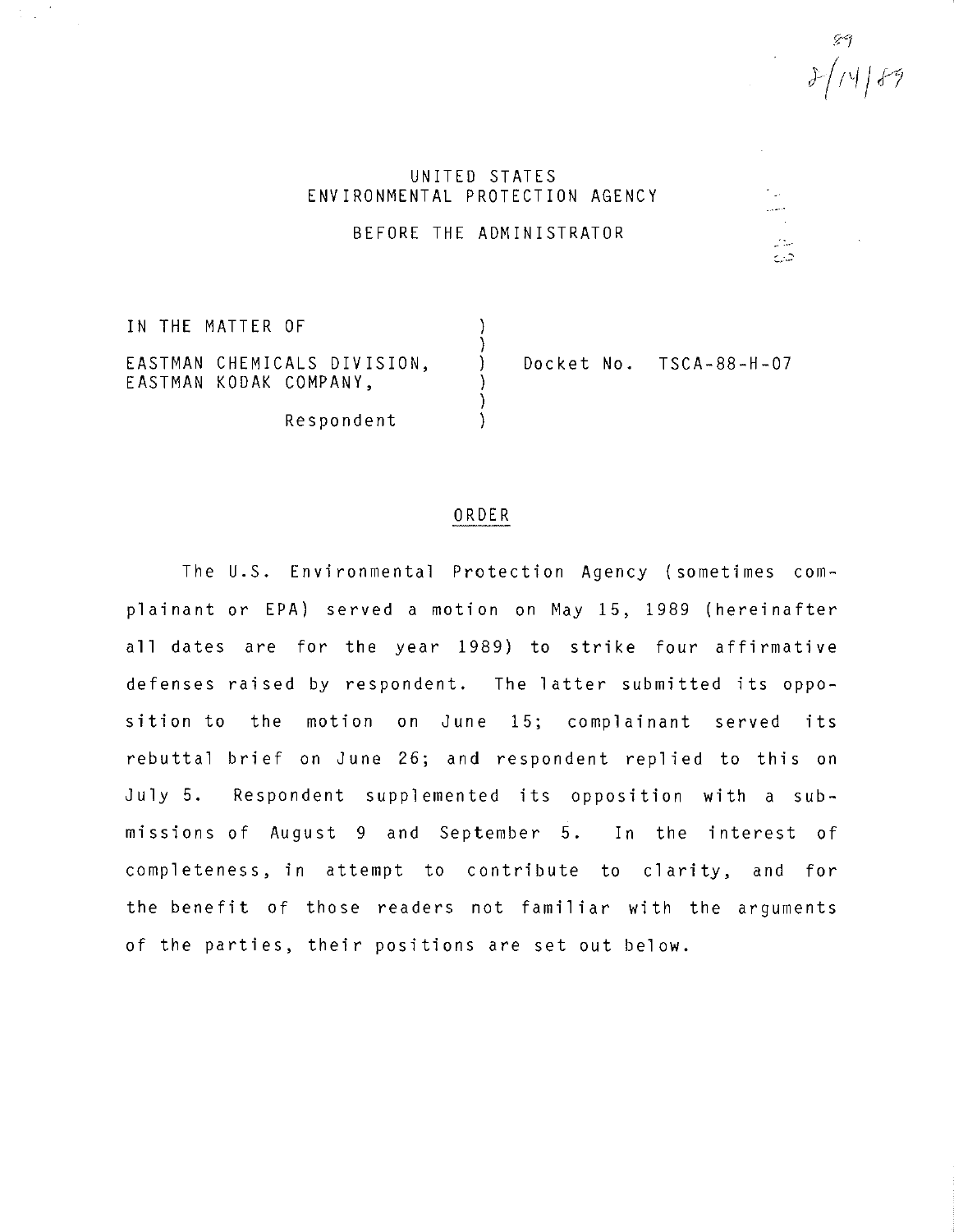## First Affirmative Defense:

Respondent asserts that the polymers identified in the complaint were identical to polymers listed on the Toxic Substances Control Act (TSCA) Inventory and were thus not "new chemical substances'' subject to the premanufacture notification (PMN) requirements of TSCA. Complainant urges, however, among others, that the purported fact **that** respondent's end result chemical products are identical to beginning and ending products which were already on the TSCA Inventory has no influence concerning the issue of respondent's liability for the alleged failure to register its products created by using different reactants and an unregistered manufacturing process. The motion relates that the chemical and physical identity of a chemical end product is only one of the three criteria used by the EPA to determine when a chemical is "new;" that EPA also requires that a manufacturer, here respondent, to report, as part of the PMN, the product name, structure and formula in terms of component monomers; that respondent is asking the Administrative Law Judge (ALJ) to ignore EPA reporting requirements as published in the Code of Federal Regulation (C.F.R.); accept respondent's alternative method of identifying polymers; and apply a different set of reporting criteria for the facts of this case. Complainant also maintains that respondent is asking this forum to go beyond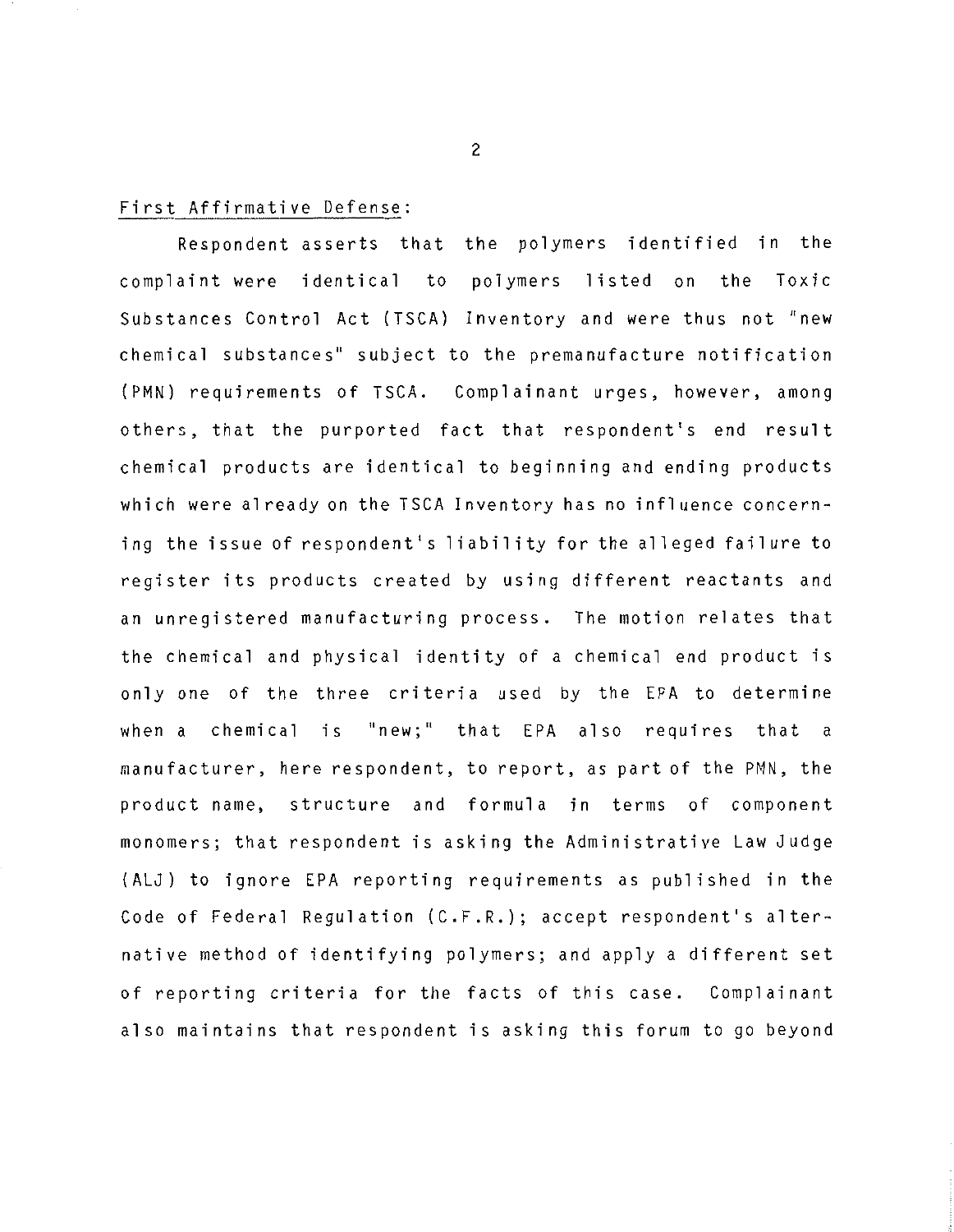its expertise and jurisdiction, and that respondent failed to seek judicial review when the regulation was promulgated and it cannot now be challenged in an administrative proceeding seeking the assessment of a penalty. Complainant argues that respondent must comply with EPA's definition of "new'' as given in TSCA and in the regulations. The regulations define a "new chemical substance'' to mean any chemical substance which is not included in the inventory compiled and published under subsection 8(b) .  $\cdot$  . . " 40 C.F.R.  $\frac{1}{2}$  710.2(r). The regulations also provide that "[t]o report a polymer a person must list in the description of the polymer composition at least those monomers used at greater than two percent (by weight) in the manufacture of the polymer." 40 C.F.R. § 710.5(c)(l). Complainant's position is that even assuming respondent's polymers listed previously on the Inventory are identical in their final chemical structure, it is of no consequence since the polymers were manufactured using monomers which were present at greater than two percent by weight; that respondent was required to report the polymer and identify the monomers; that respondent is not relieved of its obligation to file a PNN for the polymers for the reason that the formulation differences between respondent's chemical and those in the Inventory require the filing of a PMN for respondent's chemical substances.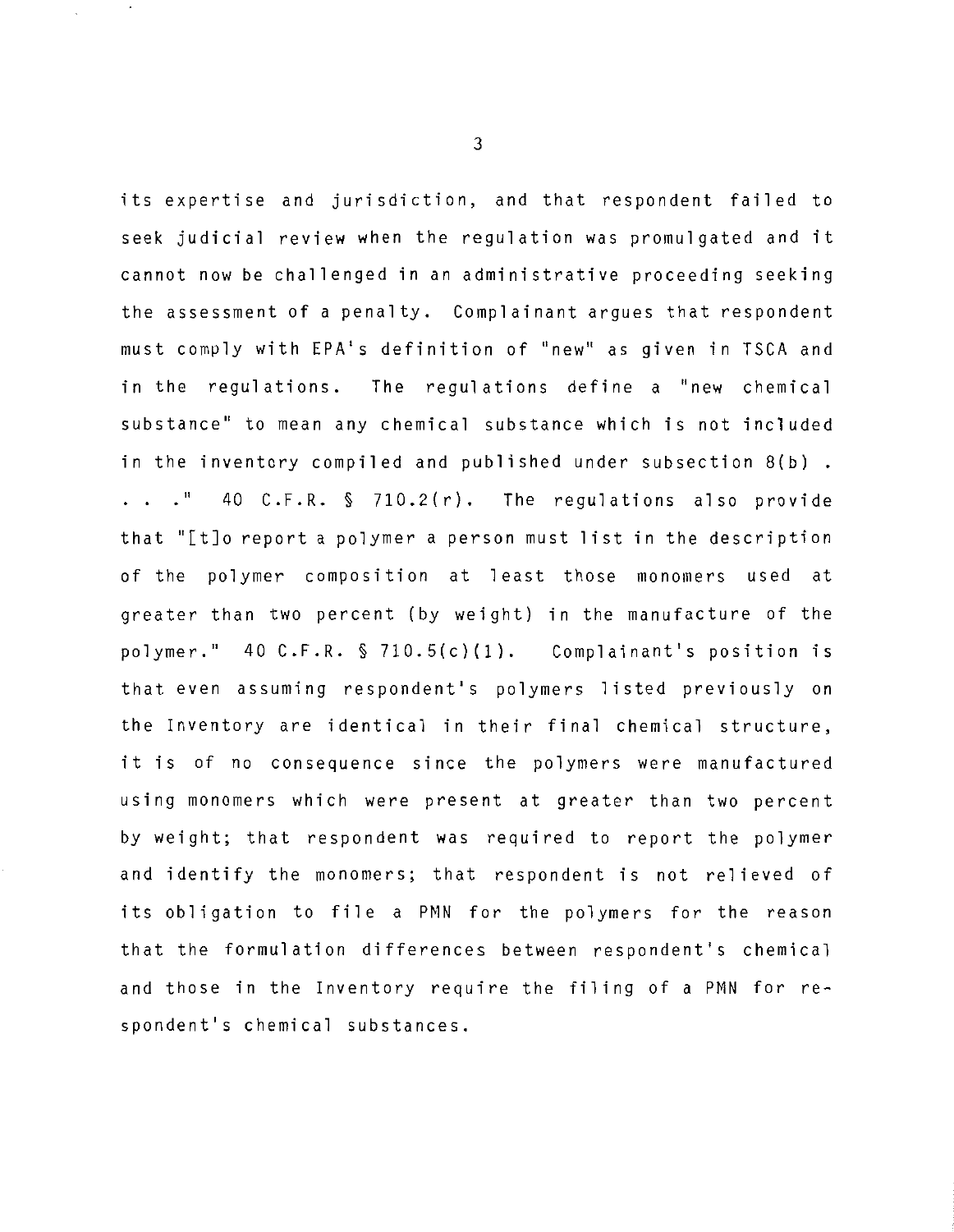In its opposition, respondent's position is that the two polyester polymers at issue in the subject proceeding are identical in physical and chemical structure to polymers listed by respondent as the Inventory; that this is the case even though the polymers were produced using "slightly different manufacturing processes and slightly different starting materials;" and that regardless of the initial reactants the polymerization reaction is the same in each of the processes and results in the formation of the same end product.

Section 5(a) of TSCA, 15 U.S.C. § 2604(a), provides, in pertinent part, as follows:

> (a) In general.  $-$  . . . no person may  $-$ (A) manufacture a new chemical sub-stance ... , or

(B) manufacture or process any chemical substance for use which the Administra-tor has determined ... , is a signifitor has determined . . ., is a signifi-<br>cant new use, unless such person submits to the Administrator, at least 90 mits to the Administrator, at least 90<br>days before such manufacturing or pro-<br>cesssing, a notice . . . of such per-<br>son's intention to manufacture or processsing, a notice . . . of such per-<br>son's intention to manufacture or pro-<br>cess such substance . . . .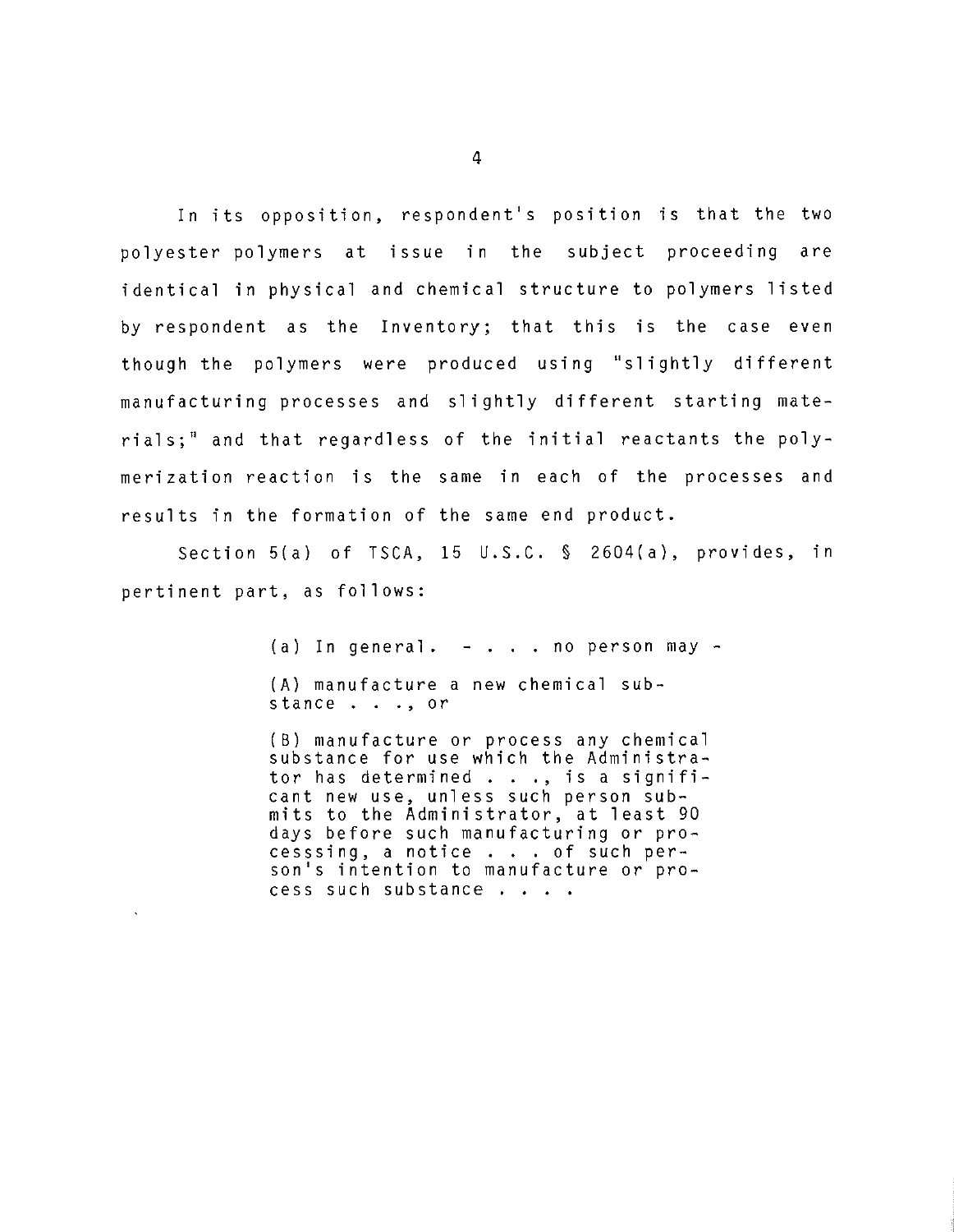Section 3(2)(A) of TSCA, 15 U.S.C. § 2602(2)(A), provides: "Except as provided . . . the term "chemical substance" means any organic or inorganic substance of a particular molecular identity, including  $-$  . . . ." Section 3(9), 15 U.S.C. § 2602, states the term "new chemical substance" means any chemical substance which is not included in the chemical substance list compiled and published under [Section B(b)].'' The latter Section directs the Administrator, in part, to compile, keep current and publish a list of each chemical substance which is manufactured or processed in the United States. Respondent challenges EPA's position that a polymer having the same chemical composition and molecular identity as a polymer listed previously on the Inventory is a new chemical substance if it is produced from different starting reactants; that there is nothing in the 1 anguage of TSCA to support such an interpretation; and that complainant ignores TSCA reliance on molecular structure, and not production process as the basis for defining the term ''chemical substance.''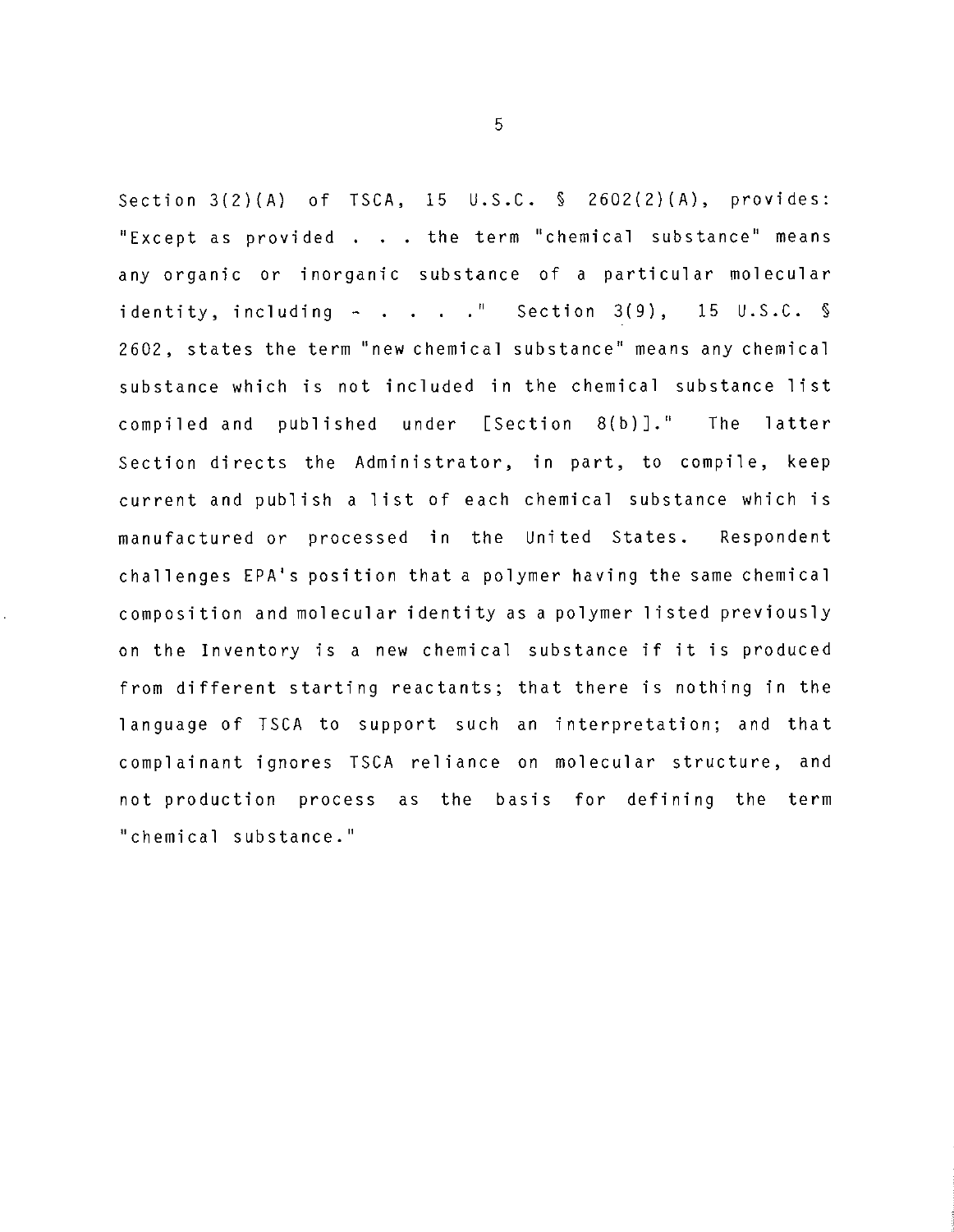Respondent also is of a mind that the purposes of TSCA would not be served by adopting the interpretation of complainant. Citing portions of the legislative history, respondent urges that Congress enacted the PMN requirements to ensure the prevention of harm to the health and the environment by permitting careful premarket scrutiny of chemical substances before they are first manufactured and released into the marketplace. Respondent contends that the statutory goals are attained by requiring the submission of a PMN for substances different in molecular identify from those chemicals listed on the Inventory; that nothing further is gained by an interpretation of TSCA which requires the submission of PMN for polymers which are identical in chemical and physical composition and structure to polymers listed on the Inventory, but are manufactured using slightly different starting materials; that EPA had an opportunity to weigh any dangers at the time the polymers were listed previously on the Inventory; and that it is a wasteful practice to have the additional review procedure advocated by complainant.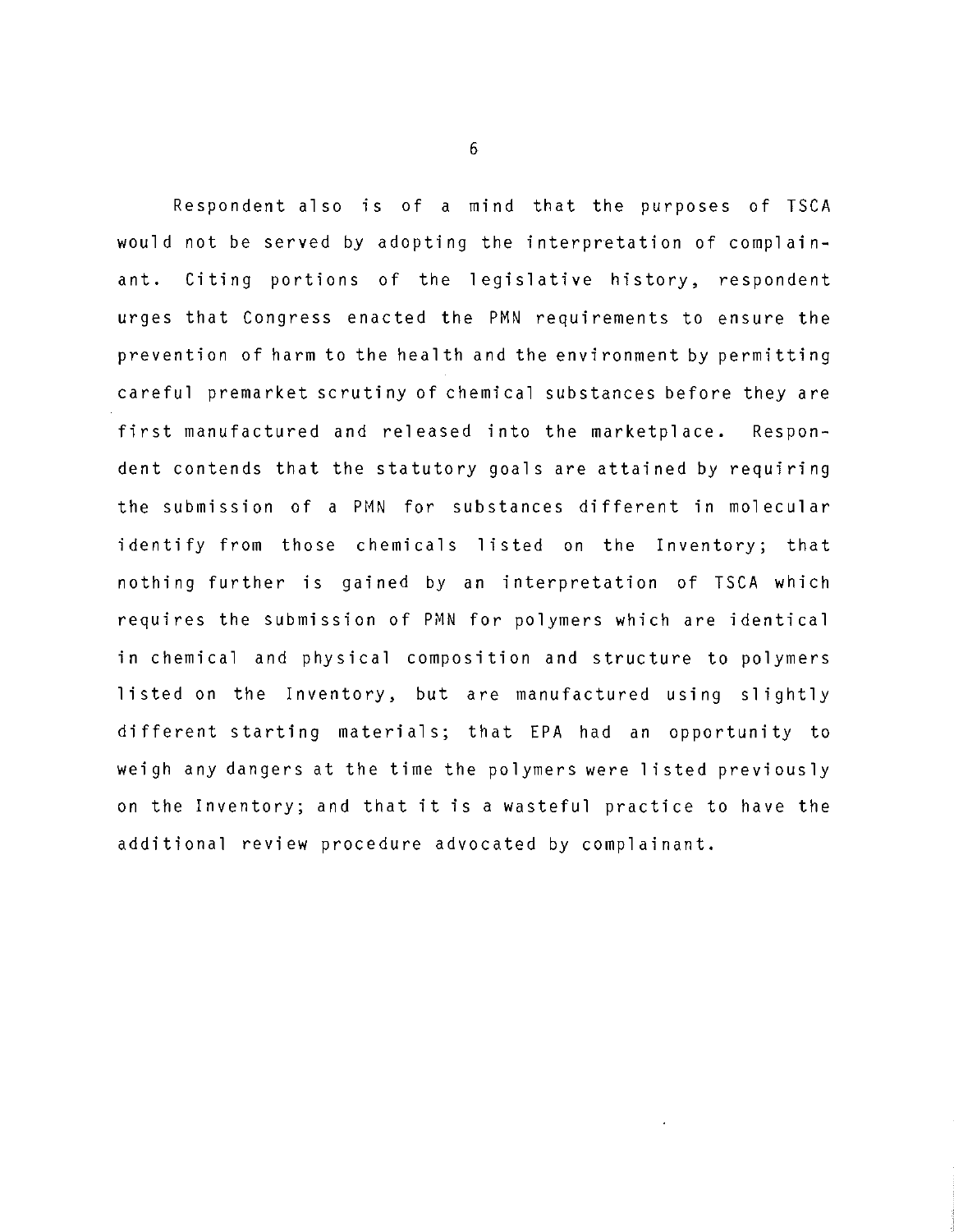In its rebuttal brief complainant observes that respondent admits that the chemical subtances were produced using slightly different manufacturing processes and slightly different starting materials. Complainant opines that such a statement is an admission by respondent that the polymers it produced were new chemical substances; and there is nothing more complainant must prove to establish its prima facie case. Complainant iterates that the end-product is not the sole criteria for determinig when a chemical is a new chemical substance for reporting purposes; that even if respondent were to prove that its chemical substance, in the end-product form, is identical to other end-product chemicals on the Inventory, the use of different processes and different reactants makes them "new chemical substances'' by definition for Inventory reporting purposes. Complainant contends further that respondent does not present a question of law worthy of a **full** hearing; the time to comment on a regulation has long since expired; that the issue is not new since it was proposed in the public comments (Comment Number 80) to the inventory and rejected. 42 Fed. Reg. 64589 (December 23, 1977). The Comment was that "[a]ny chemical substance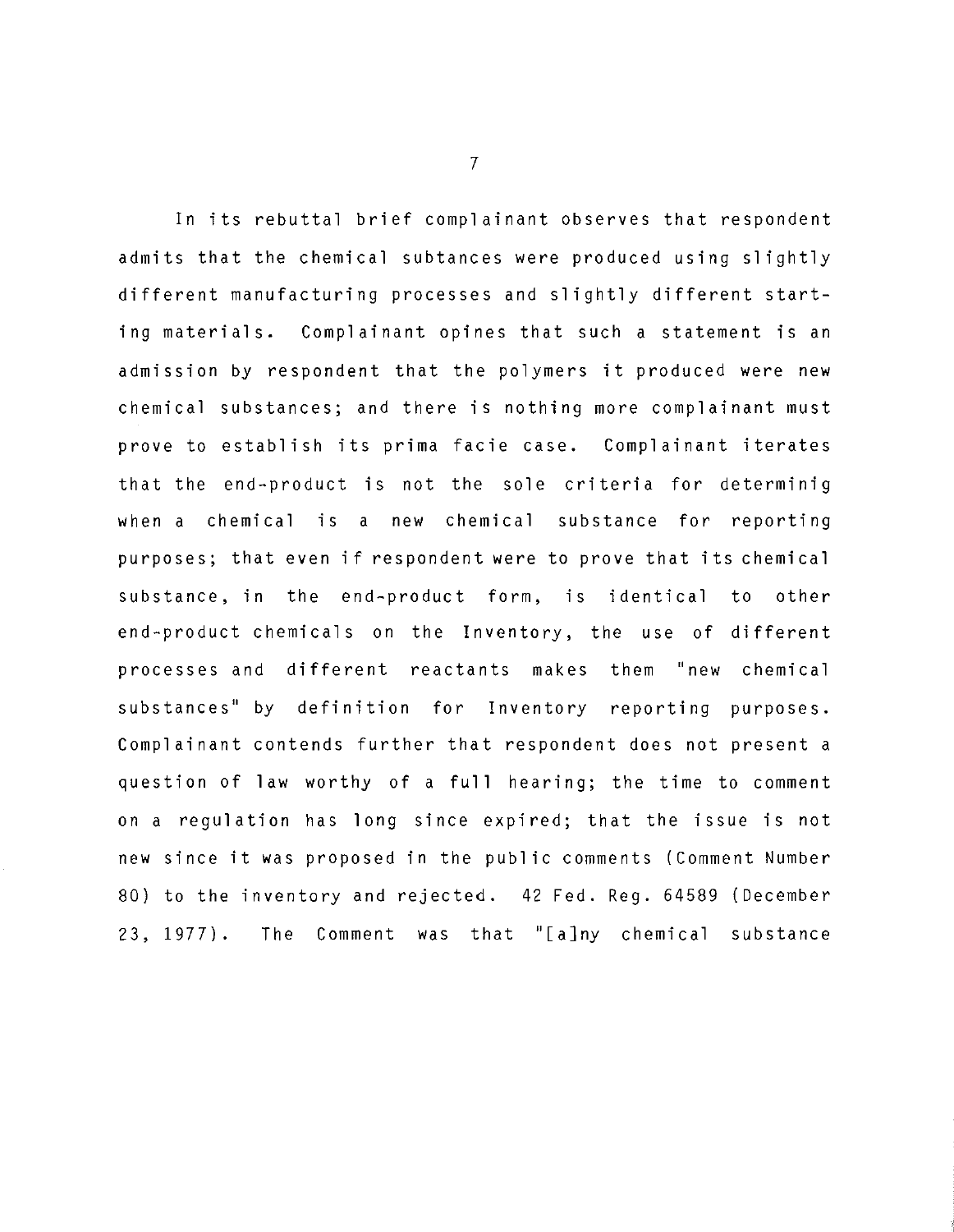known as a polymer should be excluded from the inventory, provided that each constituent monomer and precursor chemical is reported." The Response was that "The Administrator does not agree with the proposal to exclude reporting of all polymers . . . . "

Respondent notes, however, that EPA has failed to refer to any language in TSCA, the regulation pertaining to the PMN, or those concerning Inventory Reporting which defines a new chemical substance as the basis of the starting reactants from which the substance is produced, and ignores the statutory language of "molecular identity" in the definition "chemical substance." Respondent also observes that Fed. R. Civ. P. 12(f) has a 20-day time frame for filing a motion to strike after service of a pleading and that following the suspension of settlement negotiations in this case complainant did not file its motion until 61 days thereafter. Thus, respondent contends the motion is untimely. Answering complainant's contention that it is well past the time to comment on the Inventory Reporting Regulations, respondent asserts that "nowhere do the regulations articulate the 'definition' of a new chemical substance that EPA now urges." Respondent's position is that because it had no notice of EPA's current interpretation of the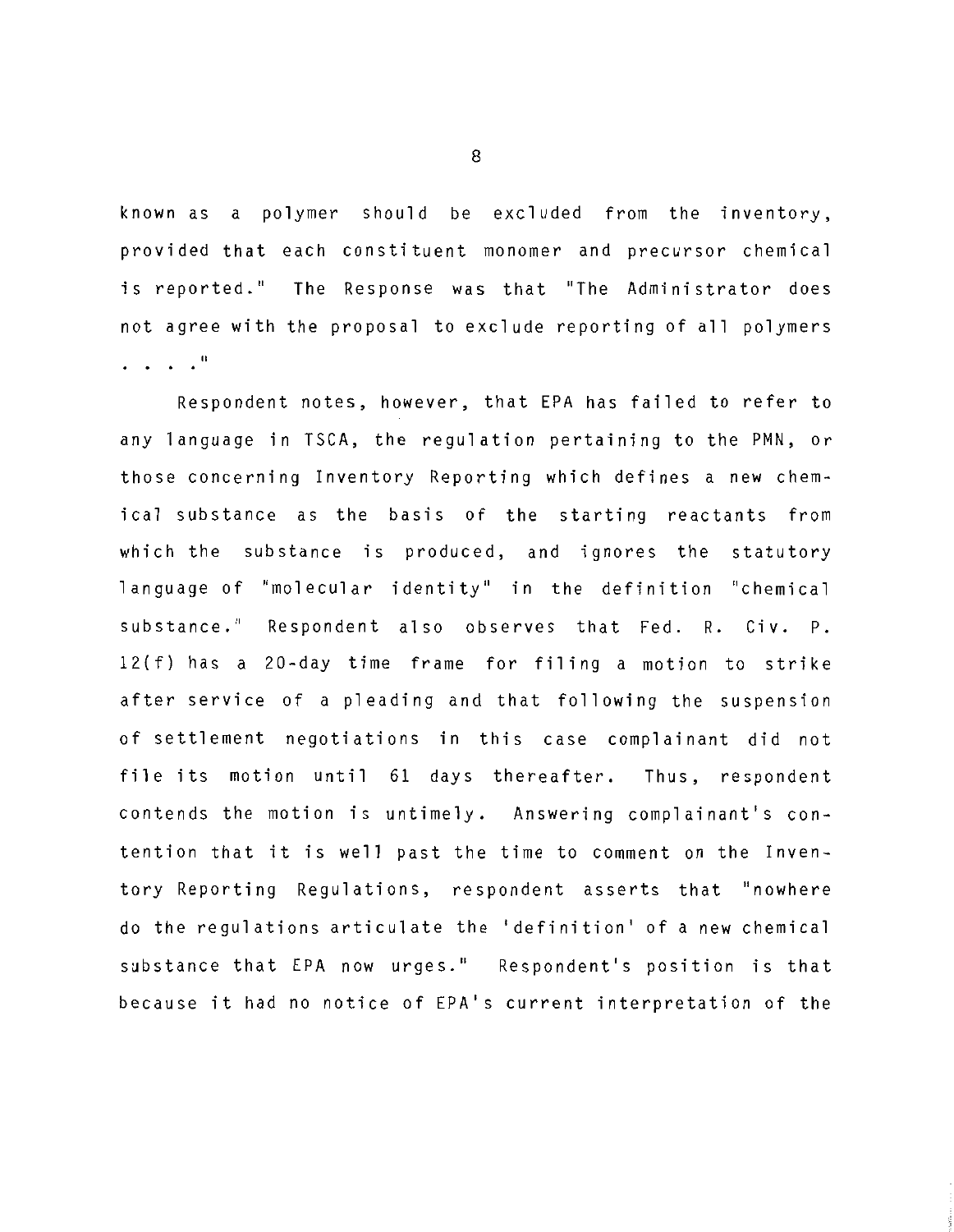regulations it had no reason to comment, and upon which nothing to comment. That aside, respondent maintains that the principal question involved in the proceeding concerns whether or not it has complied with the appropriate section of TSCA and the regulations, and that such questions are appropriate to raise as a defense in an administrative enforcement proceeding.

As a final thought, respondent maintains that Section 8 of TSCA, 15 U.S.C. § 2607(a), does not give EPA substantive rulemaking authority with regard to the PMN requirements of Section 5 of TSCA, 15 U.S.C. § 2604, since Section 8 concerns itself with Inventory Reporting and does not address the filing of PMNs. It is urged further that under Section 8(a)(2)(A) the Administrator is required to maintain records and reporting concerning "[t]he common or trade name, the chemical identity, and the molecular structure of each chemical substance or mixture for which such a report is required." Respondent argues stoutly that this does not in any way support EPA's contention that separate reporting is required for chemicals which are identical merely because they are produced from different starting materials.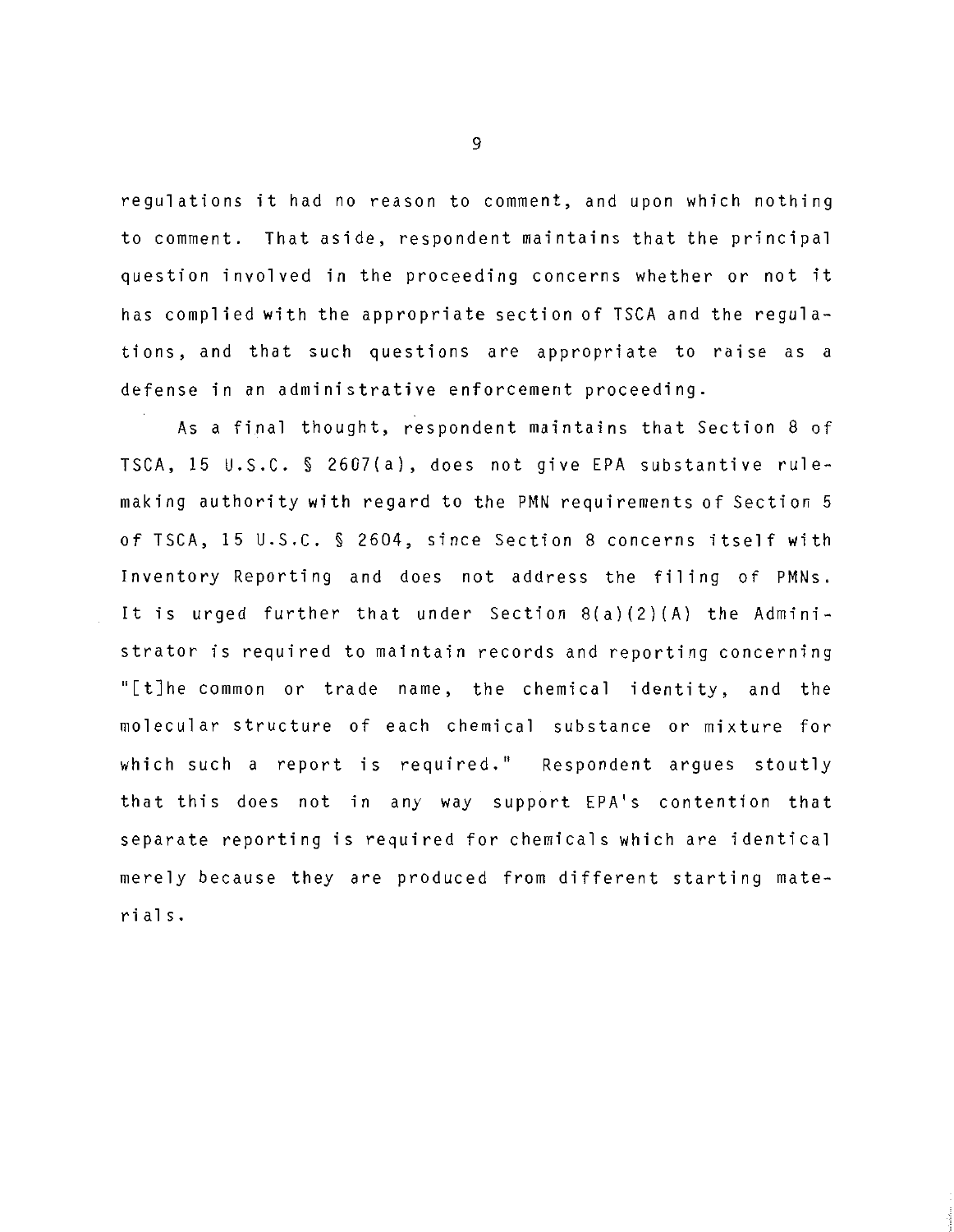### Second Affirmative Defense:

In this defense respondent asserts that the regulations implementing requirements are merely interpretive and nonbinding; it restates the argument that in any event none of the applicable regulations requires the filing of a PMN when a polymer identical in composition to a polymer listed in the TSCA Inventory is manufactured using a different. monomer and that monomer is itself listed in the Inventory. Complainant states this is a flat-out misstatement of the law; that such a defense has been reviewed by ALJs and Article III Federal Judges in other circumstances; and an agency's interpretation of its own regulation must be given deference and will be sustained if not clearly erroneous or inconsistent with the regulations. Complainant urges that its interpretation of the regulation is based upon its need for information about the component monomers which create the polymers in order to make assessments of the respective benefits and harm of a chemical before allowing its production and is not erroneous or inconsistent with the regulation. [citations omitted] Complainant stresses that it is entirely possible, based upon a PMN, EPA may determine that a new manufacturing process presents a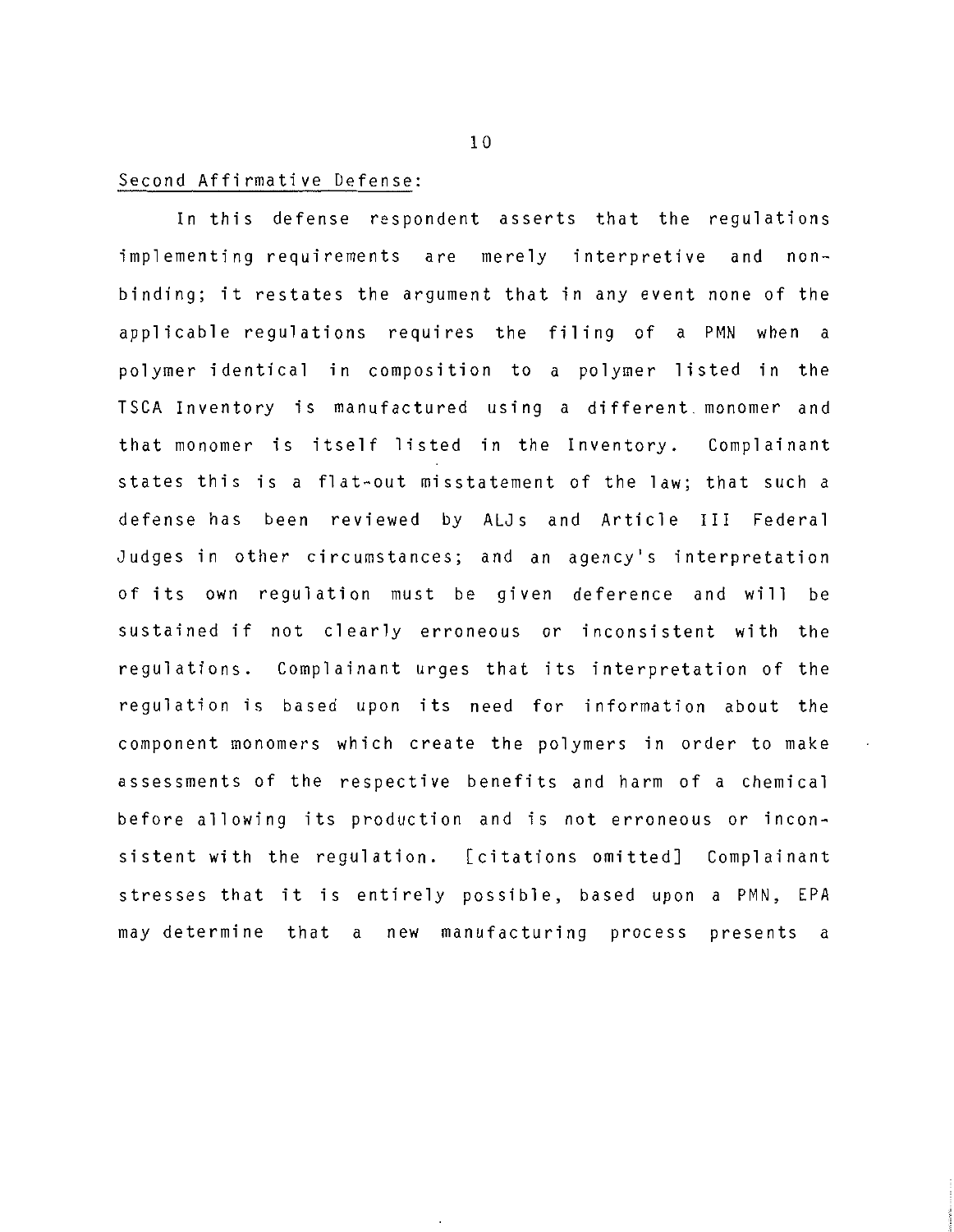greater risk to the environment than another; and that to allow the regulated community to decide on a piecemeal basis what information [EPA] needs is to frustrate the Congressional scheme devised under TSCA. It is pressed further that the second affirmative defense presents ''pure legal issues and conclusion of law" and is suited for resolution by a motion to strike. (motion at 18). Complainant notes that to permit respondent's defense would mean that the ALJ would be required to accept respondent's thesis that chemical and physical identity are the only characteristics of polymers and monomers which trigger the reporting regulation and then find that EPA did not promulgate regulations which restated respondent's thesis. In complainant's view, respondent has misstated the regulation; that it engaged in an erroneous conclusions of law; that the defense cannot be sustained by argument; and that it is patently frivolous and should be struck.

The long and short of respondent's opposition is that the defense raises important and serious issues of law that are not susceptible to a motion to strike. The core of respondent's contention is that its conduct was consistent with EPA regulations; that to the extent the regulations may support a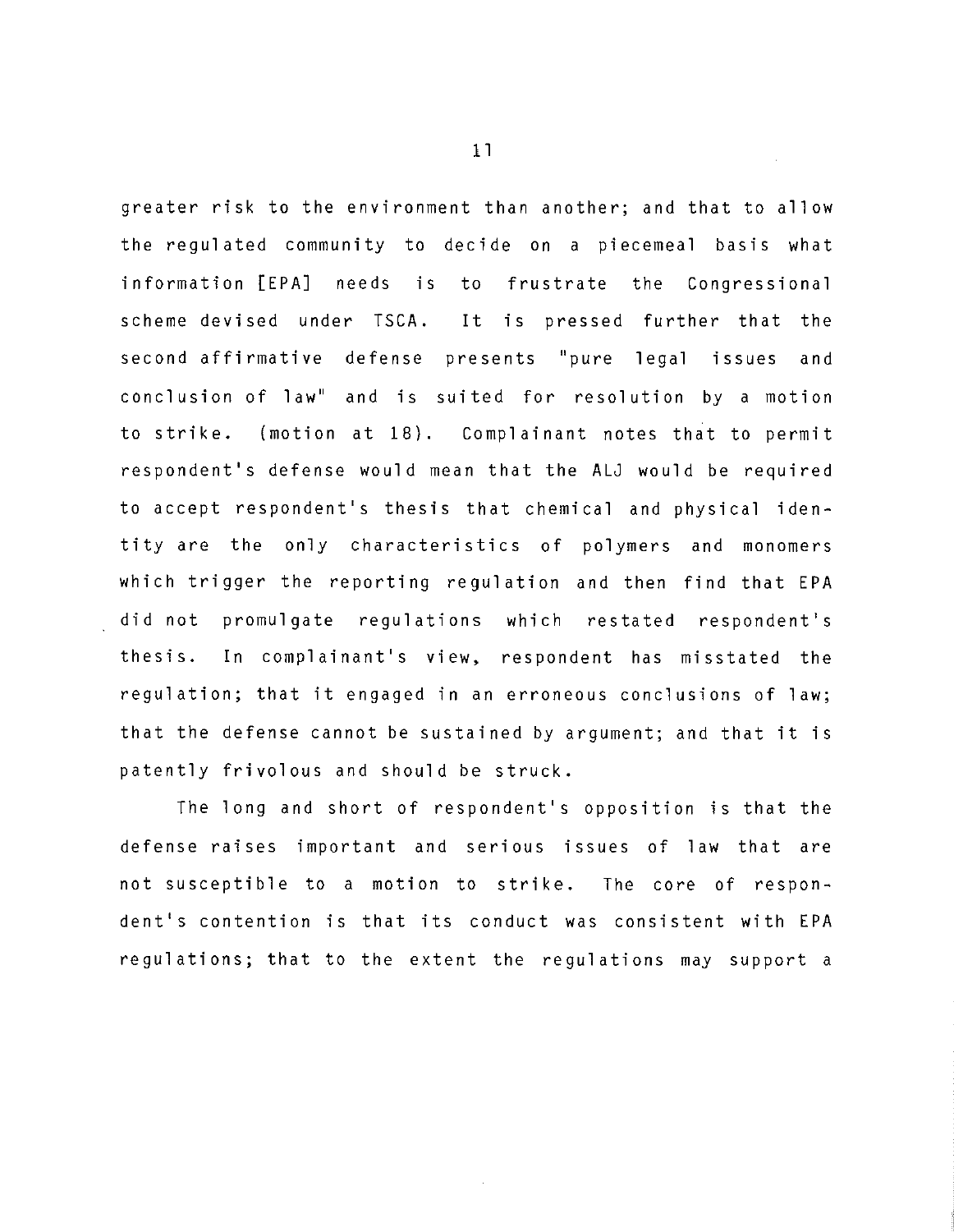contrary interpretation they are not binding, not substantive and do not reflect a correct interpretation of TSCA. Turning to the regulations, respondent observes that 40 C.F.R. § 720.40(b) requires the submission of a notice at least 90 calendar days before manufacture of a new chemical; that the regulations define a "new chemical substance" as "any chemical substance which is not included as the Inventory.'' 40 C.F.R. § 720.3(v); that a "chemical substance," is defined to include "any organic or inorganic substance of a particular molecular identity,  $\ldots$  ." 40 C.F.R. § 720.3(e); and that the regulations cease to ''further clarify" when a substance is deemed to be included in the TSCA Inventory. (Opposition at 15-16). Respondent notes that complainant stresses that manufacturers were required to report polymers for the initial TSCA Inventory by listing the starting monomers used at greater than two percent (by weight) in the manufacture of the polymers, 40 C.F.R. § 710.5(c), and that complainant argues that this regulation requires a PMN whenever a change is made in the monomers from which a listed polymer is produced. Respondent observes, however, that complainant has failed to cite any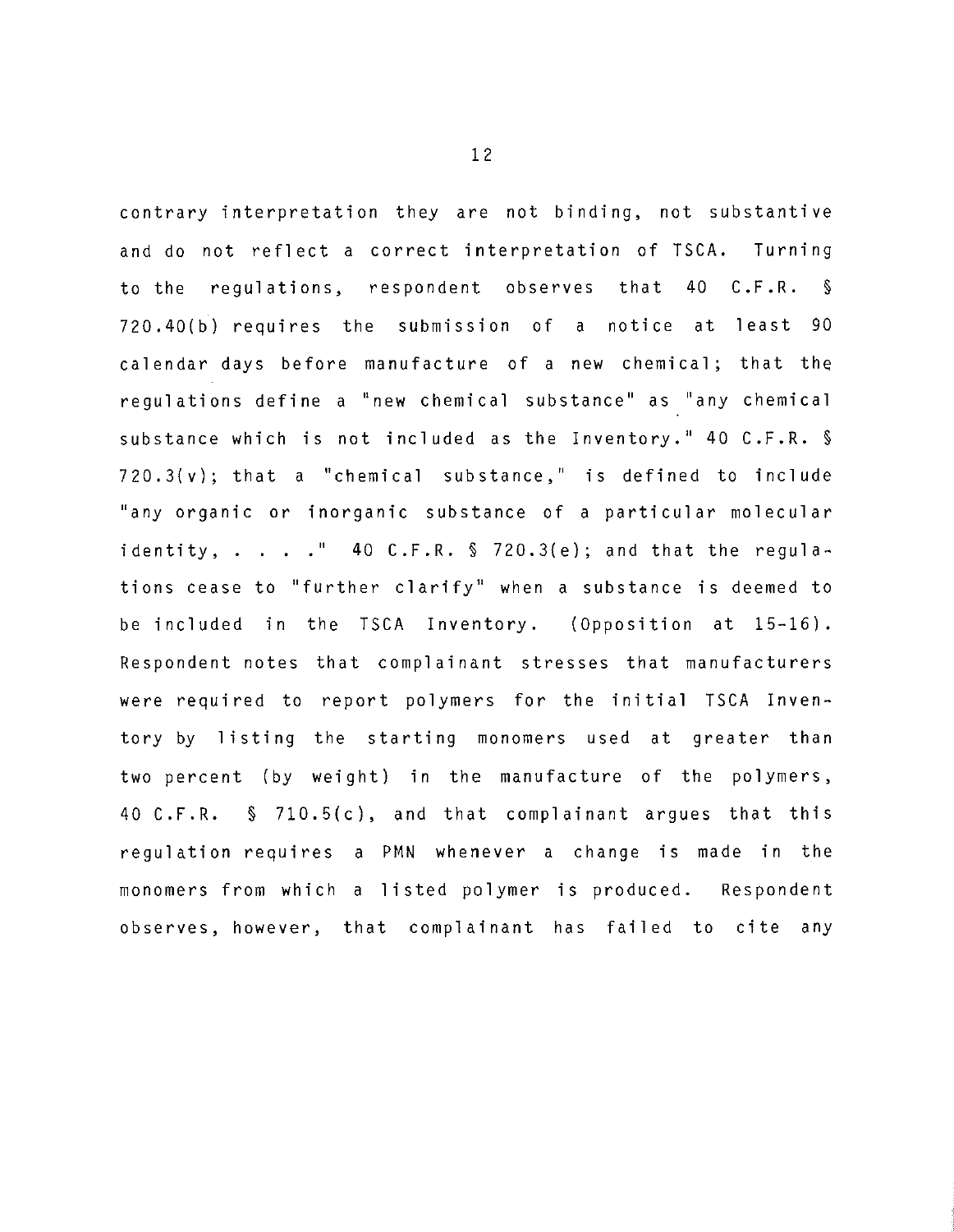expressed statement in the Inventory Reporting Regulations which supports such an interpretation; that it does not follow from the reporting requirements that any later change in respondent's activities resulted in a "new chemical substance" for which a PMN is required; and because EPA's interpretation of its own legislation is open to "serious question" it should not be in the context of a motion to strike. Further, respondent states that Section 5 of TSCA, 15 U.S.C. § 2604, does not grant specifically substantive rulemaking authority to EPA; that any rules promulgated thereunder are not "legislative'' or "substantive" rules having the force of law, but merely interpretative rules setting forth EPA's view of TSCA; and that complainant's view of the PMN regulation is contrary to the plain language of TSCA which defines a chemical substance in terms of its molecular identity. (Opposition, at 18-20). Respondent concedes that an agency's consistent and longstanding interpretation is generally given deference by the courts. Respondent maintains, however, that complainant's interpretation is not longstanding. Rather, it is contrived argument to support its litigation strategy and should be challenged. Respondent states that

t.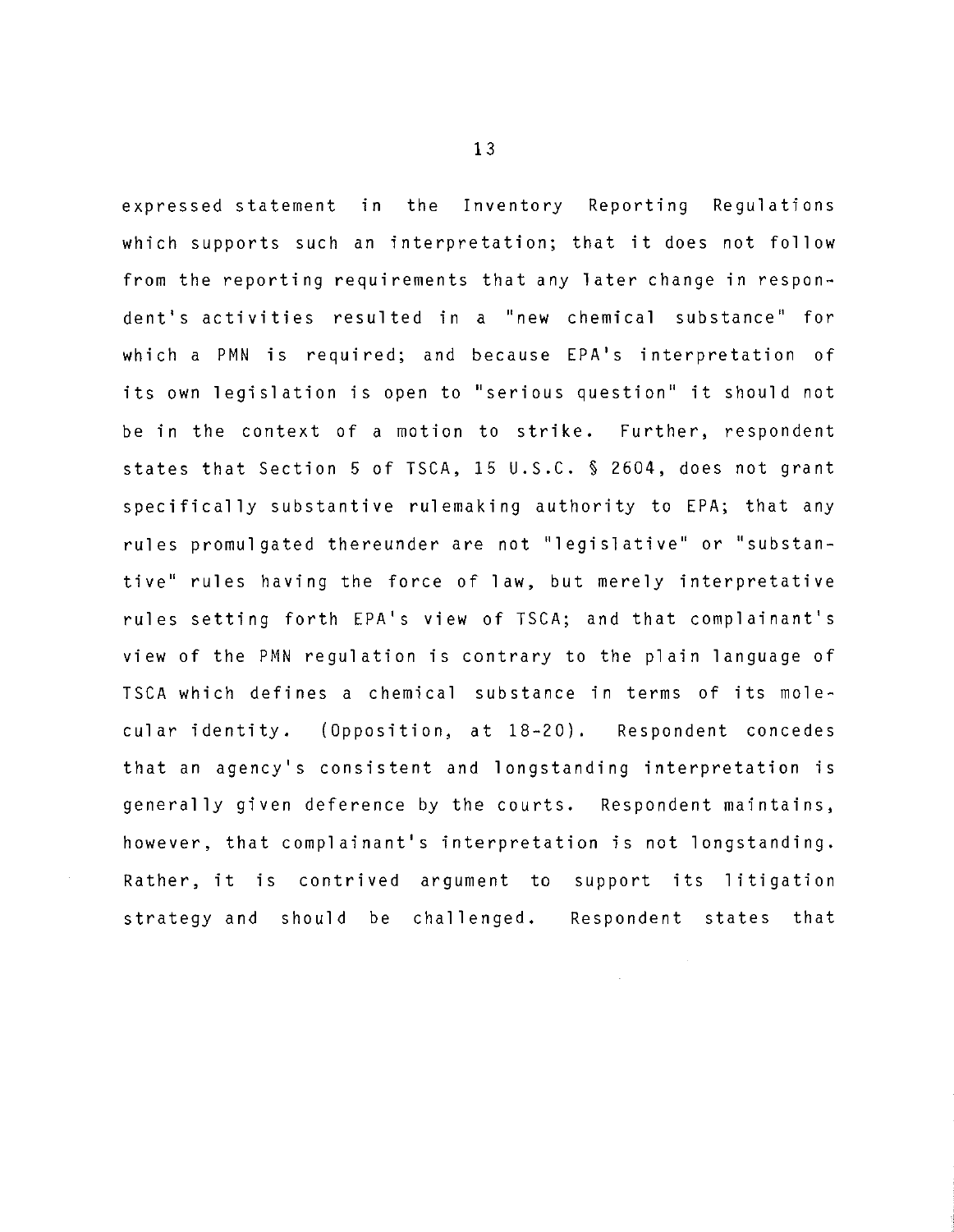it will offer evidence, through the testimony of Dr. Donald Kreh, that EPA viewed the chemical composition of the final polymer, and not the identity of the starting monomers, to be the clinching consideration in determining when a PMN was required; that EPA itself recognized that polymers should be treated "less stringently than other chemicals since they are an inert, non-toxic category of substances;'' that EPA's present interpretation of its regulations hinges upon the circumstances of the case that is in issue; and that the ALJ should defer any decision concerning EPA's interpretation of its regulation until the conclusion of the evidentiary hearing.

In its rebuttal brief, complainant meets respondent's argument that regulations promulgated under Section 5 are interpretive and not binding if contrary to the language of TSCA. Complainant notes that respondent failed to mention Section 8 of TSCA, 15 u.s.c. § 2607, which addresses Reporting and Retention of Information, and directs the Administrator to promulgate rules. Referring specifically to Section 8(a)(2)(A).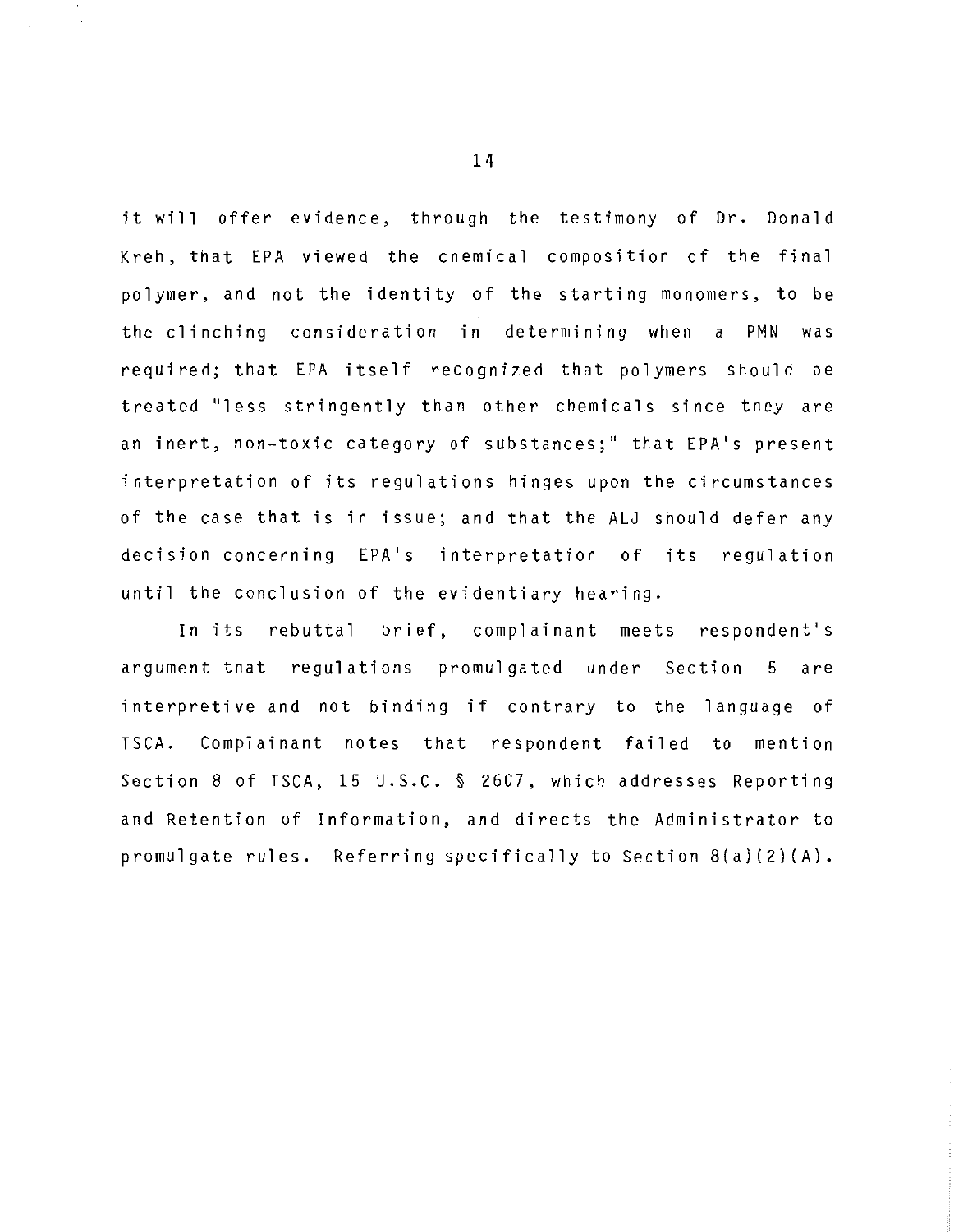complainant stresses that Congress has placed the responsibility on EPA to regulate the release of new chemical substances, that it has not abdicated this charge to regulated community; and that respondent has purely and simply violated the Section 5 reporting regulations by failing to file a PMN.

In its response, respondent argues that this Section 8 does not give EPA substantive rulemaking authority with respect to PMN requirements of Section 5 of TSCA since Section 8 governs Inventory Reporting requirements and it does not address the filing of PMNs. Further, Section 8(a)(2)(A) does not support EPA's contention that separate reporting is required for chemicals which are identical in each of the respects mentioned in the statutory language because they are produced from different starting materials.

### Third Affirmative Defense:

In this defense respondent maintains that "[e]ven if the polymers identified in EPA's complaint were subject to PMN requirements, the EPA regulations did not provide clear and adequate notice to [respondent] of the interpretation of TSCA on which EPA now relies. [Respondent] should not be subject to penalties for conduct which it reasonably believed was in accordance with TSCA and EPA's implementing regulations." In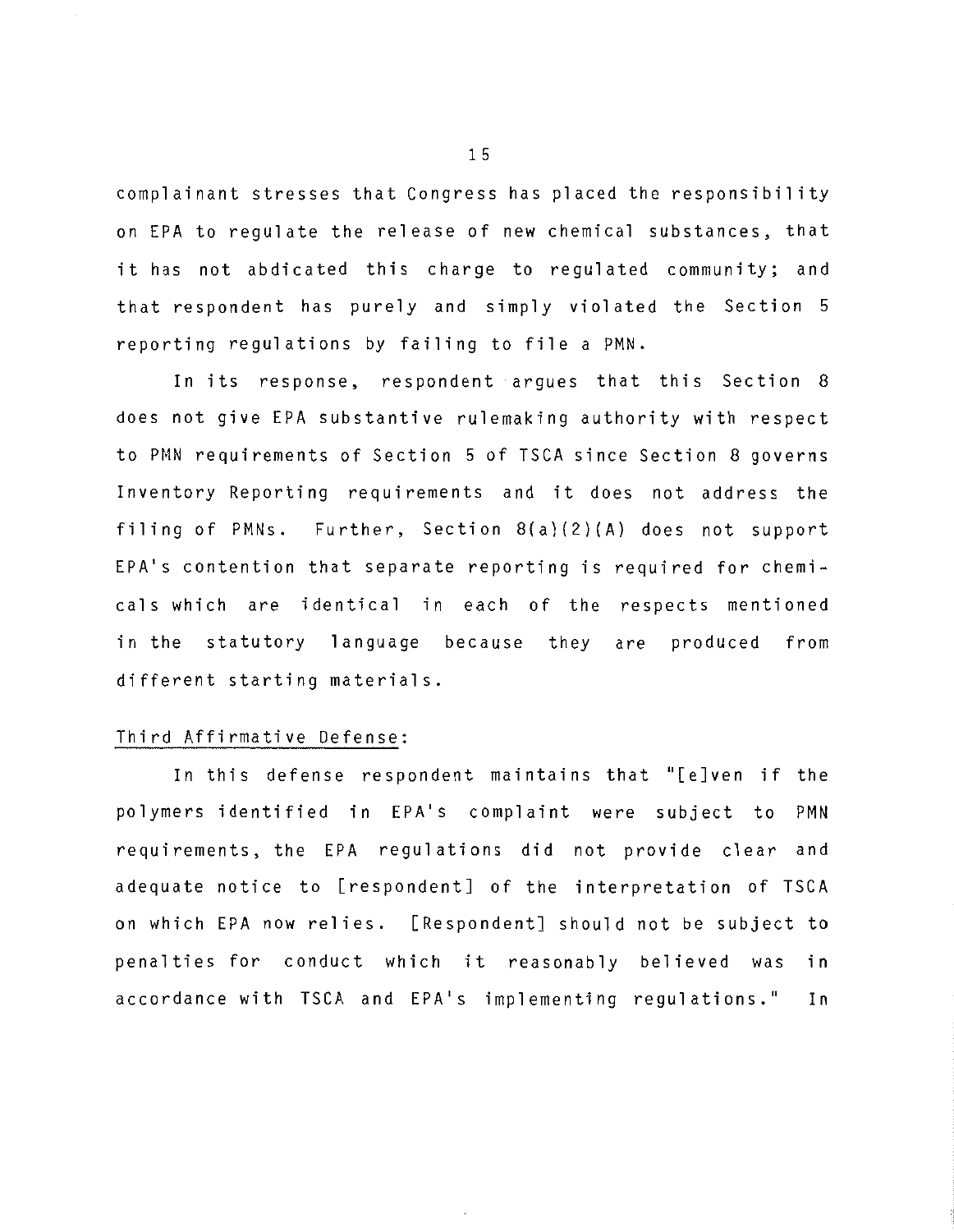its motion to strike complainant contends that this defense does not go to liabilty, but is concerned with mitigation of the penalty, and that such a defense should only be permitted during that portion of the hearing concerning the appropriate amount of civil penalty to be assessed. Respondent argues that the defense should not be struck in that it raises ''significant issues of law and fact concerning the constitutional adequacy of the notice that ECD received of the interpretation of TSCA on which EPA now relies;" and that if a violation of a regulation can result in penalties, then the regulation "must be so framed as to provide a constitutionally adequate warning to those whose activities are governed." (Opposition at 24-25, citation omitted). Respondent returns to its theme that EPA's Inventory and PMN Regulations are silent concerning whether a PMN is required when an Inventory-listed polymer is produced using different starting materials, but its chemical identity is not changed; that EPA itself had reached the conclusion that PMNs were not needed for the polymers at issue in this proceeding; and that this defense has substantial factual and legal questions concerning the constitutional adequacy of the notice provided by EPA. Complainant in its rebuttal brief states that the constitutional sufficiency of notice through publication has been decided by the Supreme Court (citation omitted) and there is no need for the ALJ to revisit the issue.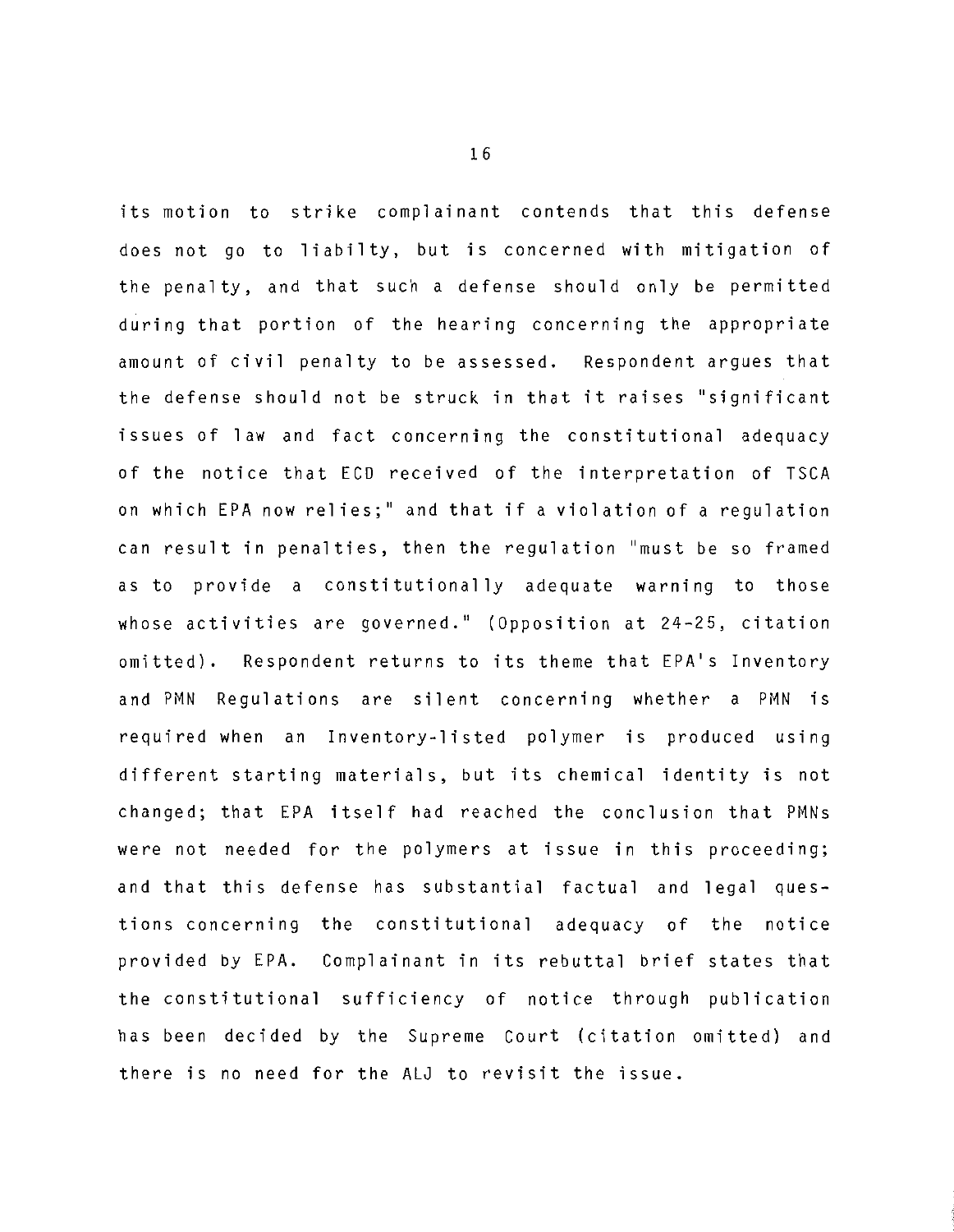## Fourth Affirmative Defense:

In its last defense respondent states: "In any case the fine proposed by EPA is unreasonable and unwarranted under the criteria established in Section 16 of TSCA because (1) [respondent] at all times acted in good faith and without culpability, (2) [respondent] took **all** steps expected and required by EPA to mitigate the alleged violation, (3) [respondent] exhibited a cooperative and positive attitude, and (4) the alleged violation had no adverse impact on protection of health or environment because the affected polymers were identical in composition to polymers listed on the TSCA Inventory." Complainant's motion to strike this defense is similar to that put forward concerning the third affirmative defense, namely, that it is irrelevant to the liability aspects of the case, and may only be asserted properly concerning the assessment of a penalty. Respondent in its opposition, among others, notes the interrelationship of the liability and penalty issues and **it** would conserve time and resources to hear the evidence pertaining to both issues at the hearing.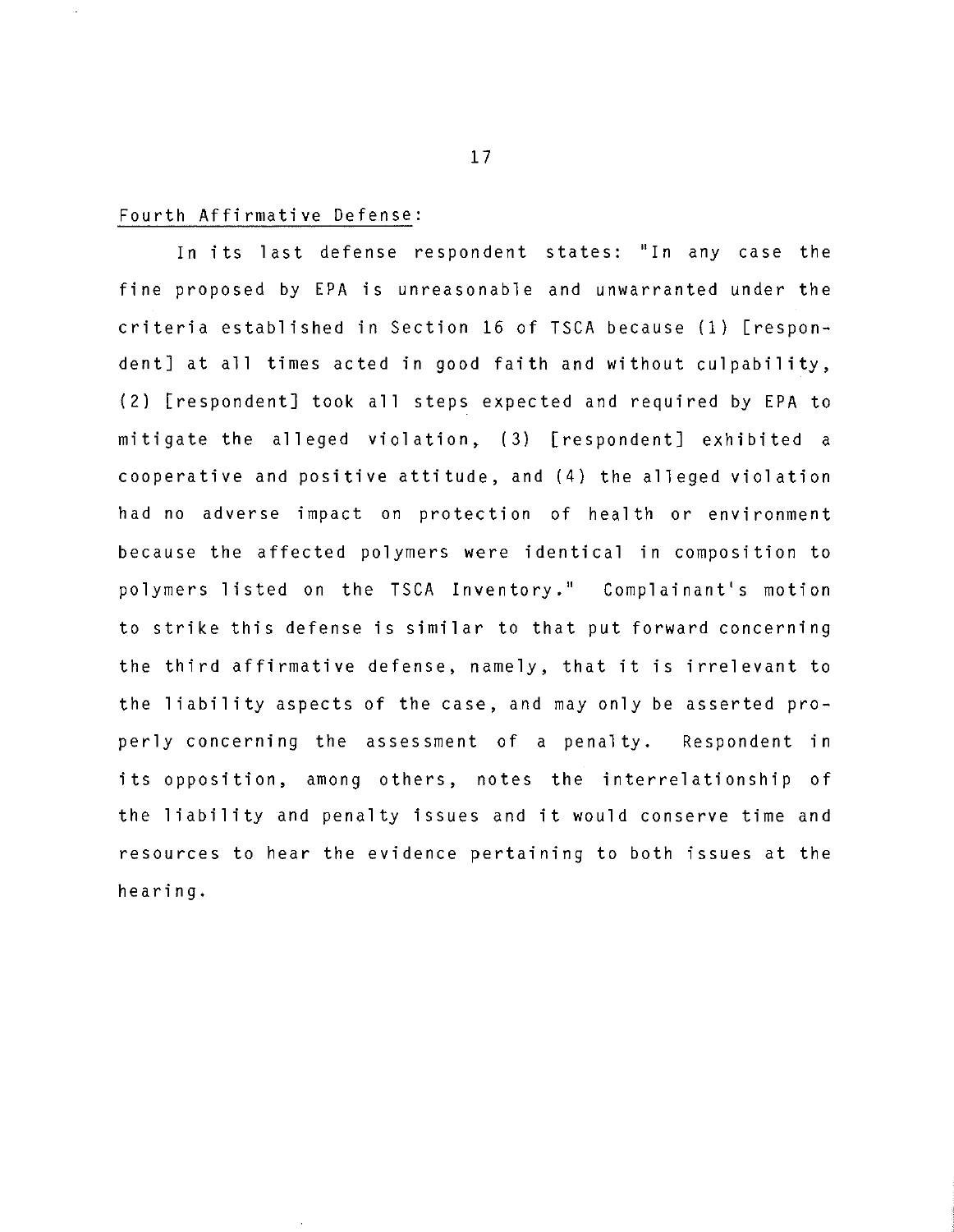#### Discussion

It is a firmly etched principle in the law that motions to strike affirmative defenses are to be approached with considerable circumspection; such pleadings are not favored. In this regard, see In the Matter of 3M Company (Minnesota Mining and Manufacturing), Docket No. TSCA-88-H-06, August 7, 1989, at 5-7. The undersigned ALJ adopts and incorporates by reference the thoughts expressed, and the authority cited, in that order. See also, the order of the undersigned ALJ In the Matter of Waterville Industries, Inc., Docket No. RCRA-I-87-1086, June 23, 1986, at 2-3. For complainant to prevail, the ALJ must be satisfied that there are no questions of fact, and that any questions of law are clear and not in dispute. An illustration of this would be the question concerning whether or not a statute of limitations is applicable to a proceeding. This is to be distinquished from a question concerning whether or not a statute of limitations has been tolled, where issues of fact may abound, together with disputes concerning law. The legal issue is as clear as consomme at the outset, in those situations concerning whether or not the statute of limitations is applicable, and clarity is not improved by an evidentiary hearing. In the Matter of 3M Company (Minnesota Mining and Manufacturing), supra, at 11-46; See also the undersigned ALJ 's order In the Matter of Tremco, Inc., Incon Division, Docket No. TSCA-88-14-05, April 7, 1989, at 2-12.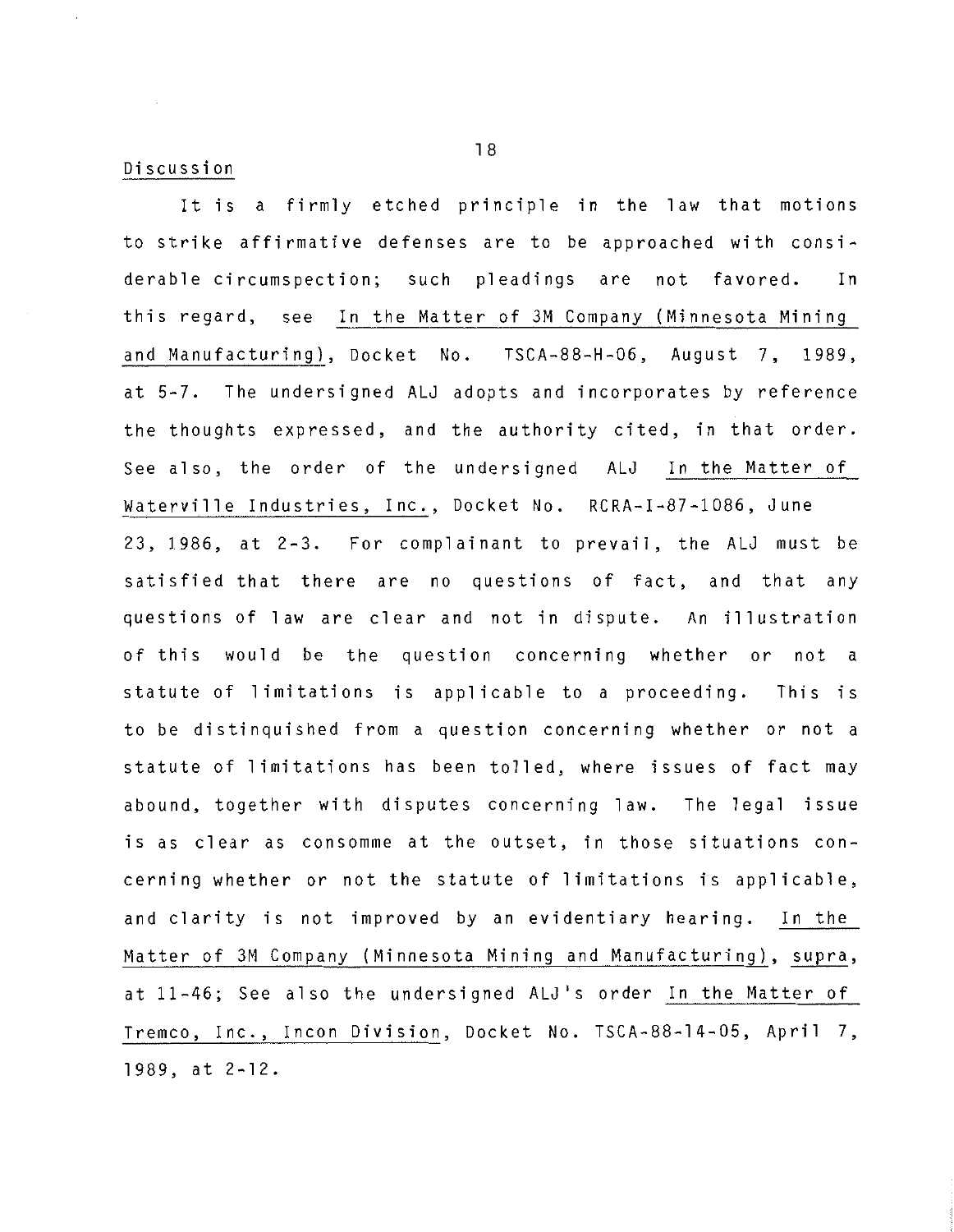Here there are contested questions of law, and also probably some facts, which at times appear to overwhelm the stoutest mind. The key to the conundrum would appear to be whether or not the forum would be more enlightened following the reception and evaluation of the evidence pertaining to the defenses. The questions posed **in** the first and second affirmative defenses are difficult and complex; they are fraught **with** many legal and perhaps some factual questions. One is led ineluctably to conclude that the issues can best be resolved after being leached out in the sunshine of an evidentiary hearing. It would be premature to grant the motion at this stage in the proceeding; it could do a severe injustice to respondent by foreclosing a possibly valid defense. The ALJ does not share complainant's dyspeptic views concerning the results flowing from the failure to grant the motion or complainant's assertions that respondent is engaged in some form of sophism. At the conclusion of the receipt of evidence, the complainant's position may very well be vindicated, but as best one can decipher the pleadings that exist here and now, valid questions are raised by the first two defenses. They should not be precluded.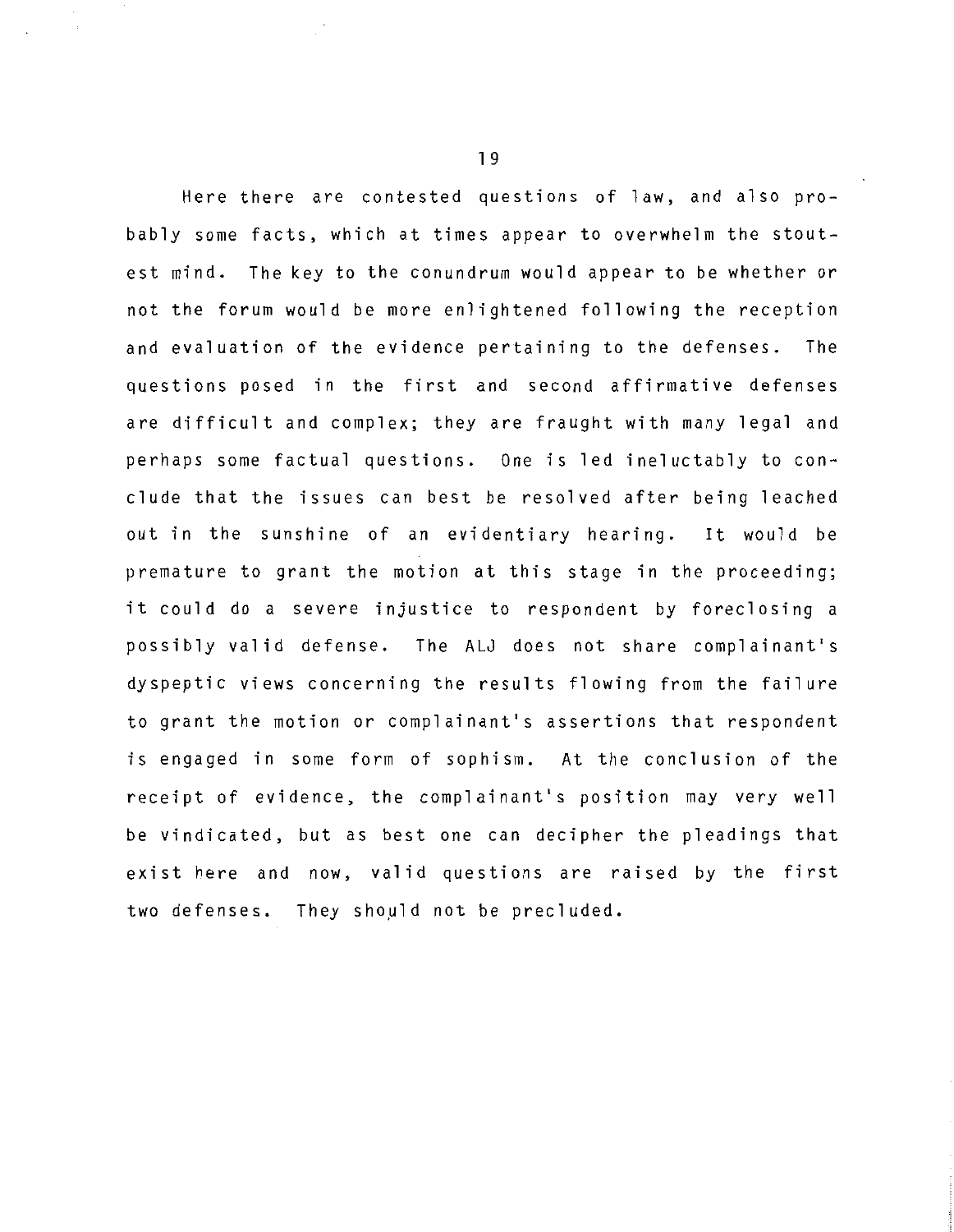The ALJ concurs in complainant's thoughts that the third and fourth affirmative defenses address essentially the penalty and not the liability issue in this proceeding. Must an affirmative defense be confined solely to issues involving liability? Many defenses arise in this context, and for this reason, in a technical sense, the answer to the aforementioned question may appear to be in the affirmative. However, administrative agencies are not bound by the standards of the Fed. R. Civ. P. Traditionally, administrative agencies possess wide latitude in fashioning their own rules of procedure. l/

The Toxic Substances Control Act (TSCA), 15 U.S.C. §2615(a) (2)(B), mentions certain factors to be considered in determining the amount of civil penalty, including the seemingly unlimited "such other matters as justice may require," Common garden intelligence dictates that defenses relating to the penalty question should not, solely for this reason, be amenable to a

<sup>1/</sup> See, In the Matter of Katzson Brothers, Inc., FIFRA Appeal No. 85-2 (Final Decision November 13, 1985); Oak Tree Farm Diary, Inc. v. Block, 544 F. Supp. 1351, 1356 n. 3 (E.D. N.Y. 1982); and Silverman v. Commodities Futures Trading Commission, 549 F.2d 28,33 (7th Cir. 1977).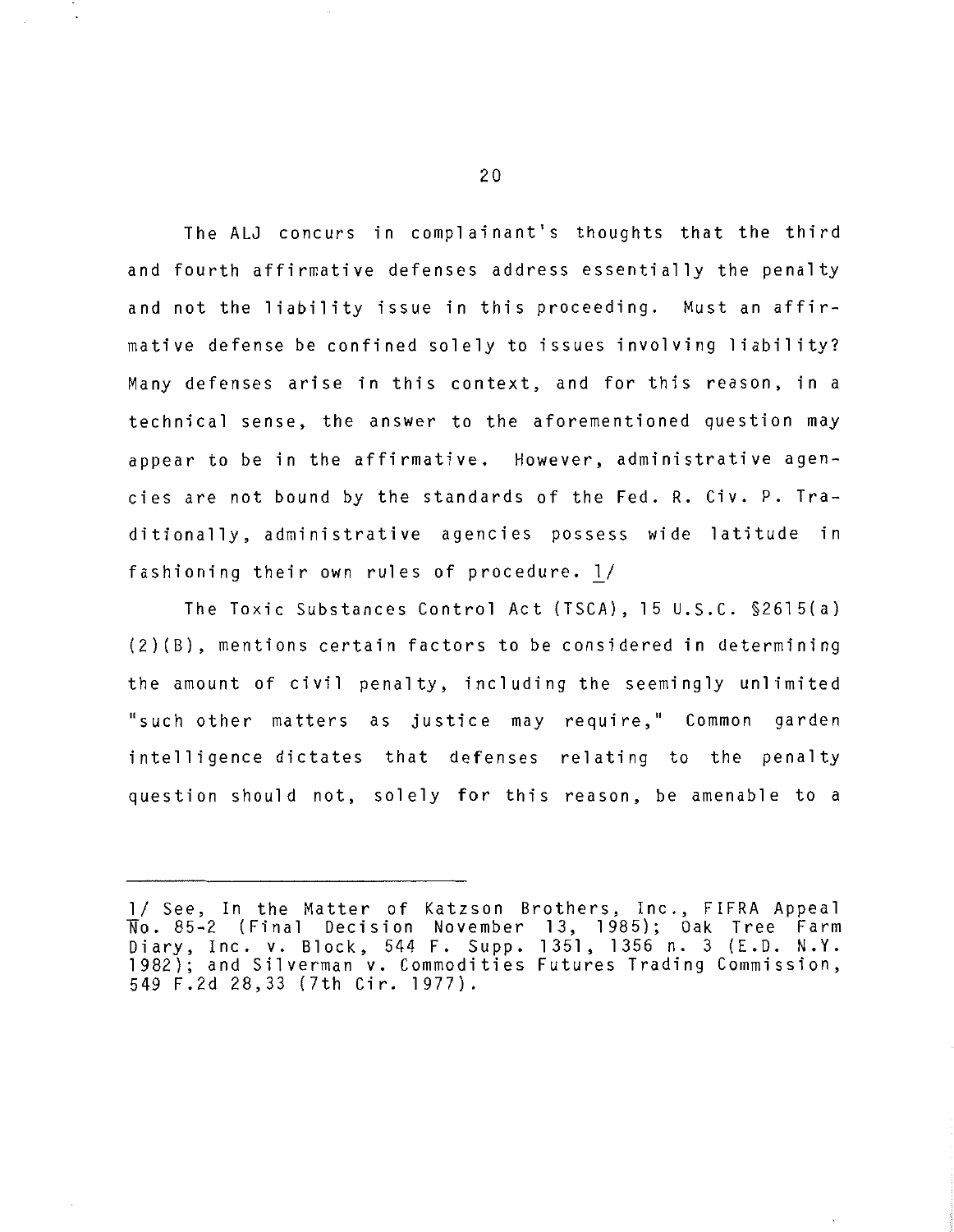motion to strike. The Consolidated Rules of Practice, 40 C.F.R. §22.24, lend support to this. In pertinent part, they provide that complainant, in addition to that of establishing liability, has the burden of going forward and proving that the proposed civil penalty is appropriate. Complainant has cited no persuasive legal authority which would preclude the asserting of affirmative defenses concerning the penalty questions under TSCA. A respondent is entitled to its full, not a half, day in court concerning either liability or penalty, or where, as sometimes occurs, the evidence will involve both questions. To limit defenses solely to the issue of liability as complainant advocates would tend to bifurcate the hearing. It would be less costly and contribute to judicial economy to try all the issues in one proceeding. In the Matter of Shetland Properties, Docket No. TSCA-I-87-1082, Order Denying Complainant's Motion to Strike Affirmative Defense, September 30, 1987.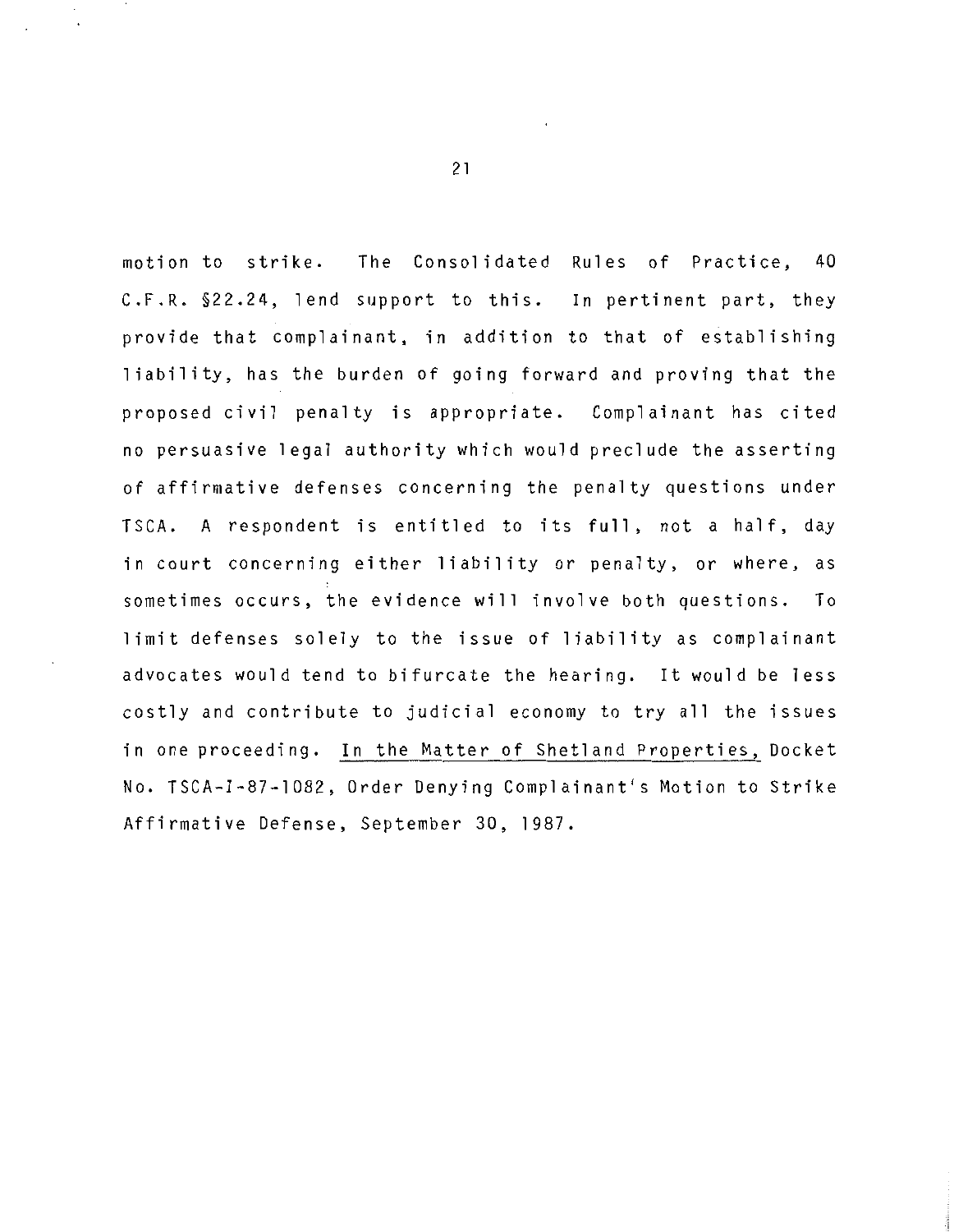The ALJ is not persuaded by respondent's argument concerning the untimeliness of the motion. The forum may consider an untimely motion and grant them if doing so seems proper. 2/ However, even when the motion to strike is technically appropriate and well-founded {which is not the situation here), they are often not granted in the absence of a showing of prejudice by the moving party.3/ Complainant here has not demonstrated that it would be prejudiced by failure to grant its motion.

IT IS ORDERED that complainant's motion to strike respondent's four affirmative defenses be DENIED.

Inhyder Frank W. Vanderheyden

Administrative Law Judge

Dated: September 14, 1989

2/Wright & Miller, Federal Practice & Procedure: Civil§ 1380, at 784-785.

3/Id. § 1381, at 800-801.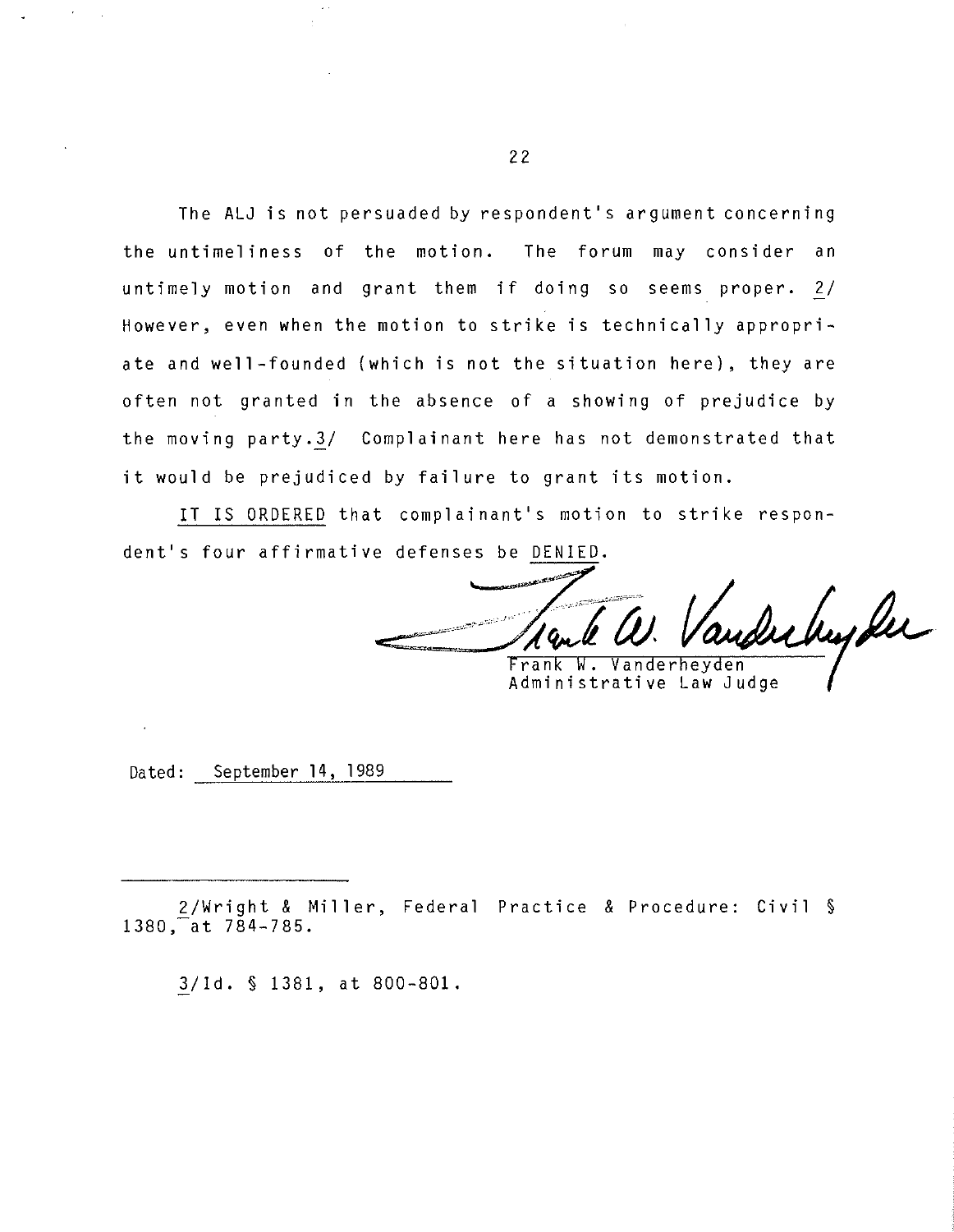#### CERriFICATE OF SERVICE

I hereby certify that a true copy of an "Order" dated and filed September 14, 1989 by Administrative Law Judge Frank W. Vanderheyden in the matter of Eastman Chemicals Division, Eastman Kodak Company, Docket No. TSCA-88-H-07 was mailed to the following:

(

Jon Jacobs, Esquire Toxics Latigation Division (LE-134P) U.S. Environmental Protection Agency 401 M Street, S.W. Wasfiington, D.C. 20460

Robert M. SUssman, Esquire Latham & Watkins 1001 Pennsylvania Avenue, N.W. Suite 1300 Washington, D.C. 20004-2505

Maria a Stheting Maria A. Whiting

Otfice of Hearing Clerk U.S. EPA 401 M Street, S.W. Washington, D.C. 20460

Dated: September 14, 1989